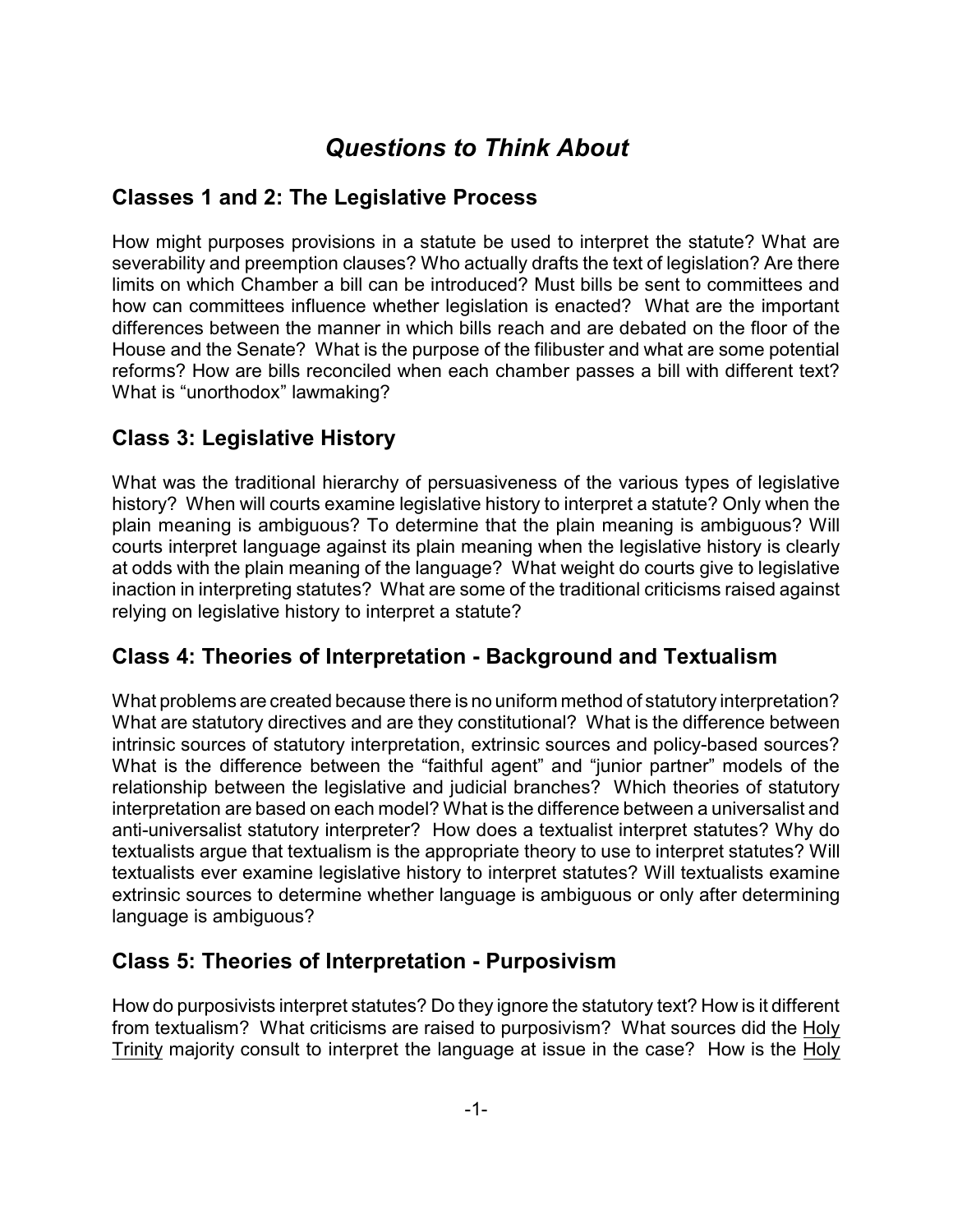Trinity majority's discussion of America as a Christian nation relevant to the Court's interpretation of the statute? What meaning should a court give to the fact that the Alien Contract Labor Act was amended after the Holy Trinity decision? How do purposivist judges apply their theory when a statute has more than one purpose? What were the potentially conflicting purposes of the Superfund statute in Daigle v. Shell? Why did the Daigle majority decide that the statute did not authorize the challengers to recover medical monitoring costs? Did they rely on legislative history to identify the purpose of the statute?

#### **Class 6: Theories of Interpretation - Other Theories**

What is intentionalism? How is it similar to, yet different from, purposivism? What criticisms are raised to intentionalism? What is imaginative reconstruction? How is it different from intentionalism? What criticisms are raised to imaginative reconstruction? What is "dynamic statutory interpretation" and how is it different from purposivism? What criticisms are raised to "dynamic statutory interpretation"? In Hively v. Ivy Tech, do the majority or Judge Posner see the court as a "faithful agent" of the legislature? What is the difference between the approaches that the majority and Judge Posner used to reach the conclusion that "discrimination based on sex" includes "discrimination based on sexual orientation"? Did either rely on traditional tools of interpretation to support their interpretation? When does Judge Posner argue that the approach that he used to statutory interpretation should be used? In the Case of the Speluncean Explorers, which Justices adopted a textualist interpretation of the statute and what is the textualist interpretation? Which Justice would have overturned the defendants' conviction based on purposivism and what was the purposivist reading of the statute set forth by that Justice? When does Justice Foster suggest that a court should depart from a literal reading of the statute and adopt a purposivist approach? Is Justice Foster ignoring the plain meaning of the statute? Two other Justices criticize the purposivist approach in their opinions. On what grounds do they criticize the approach as applied to the facts of this case? On what grounds would Justice Handy overturn the defendants' convictions? On what theory is Justice Handy relying? What are the conflicting views expressed by the Justices regarding the relationship of the judicial branch and the executive branch in interpreting the law?

# **Class 7 - Ordinary Meaning**

Should dictionaries be used to determine the ordinary meaning of words? Which dictionaries? How should courts interpret the ordinary meaning of words when dictionaries include more than one definition for a word? How do three different courts interpreting the same statutory language justify reaching different interpretations of the plain meaning of "use" of a firearm?

### **Class 8 - Technical Meaning**

When will a court interpret a statutory term according to a technical meaning as opposed to its ordinary meaning? How does a court determine whether a statute was crafted to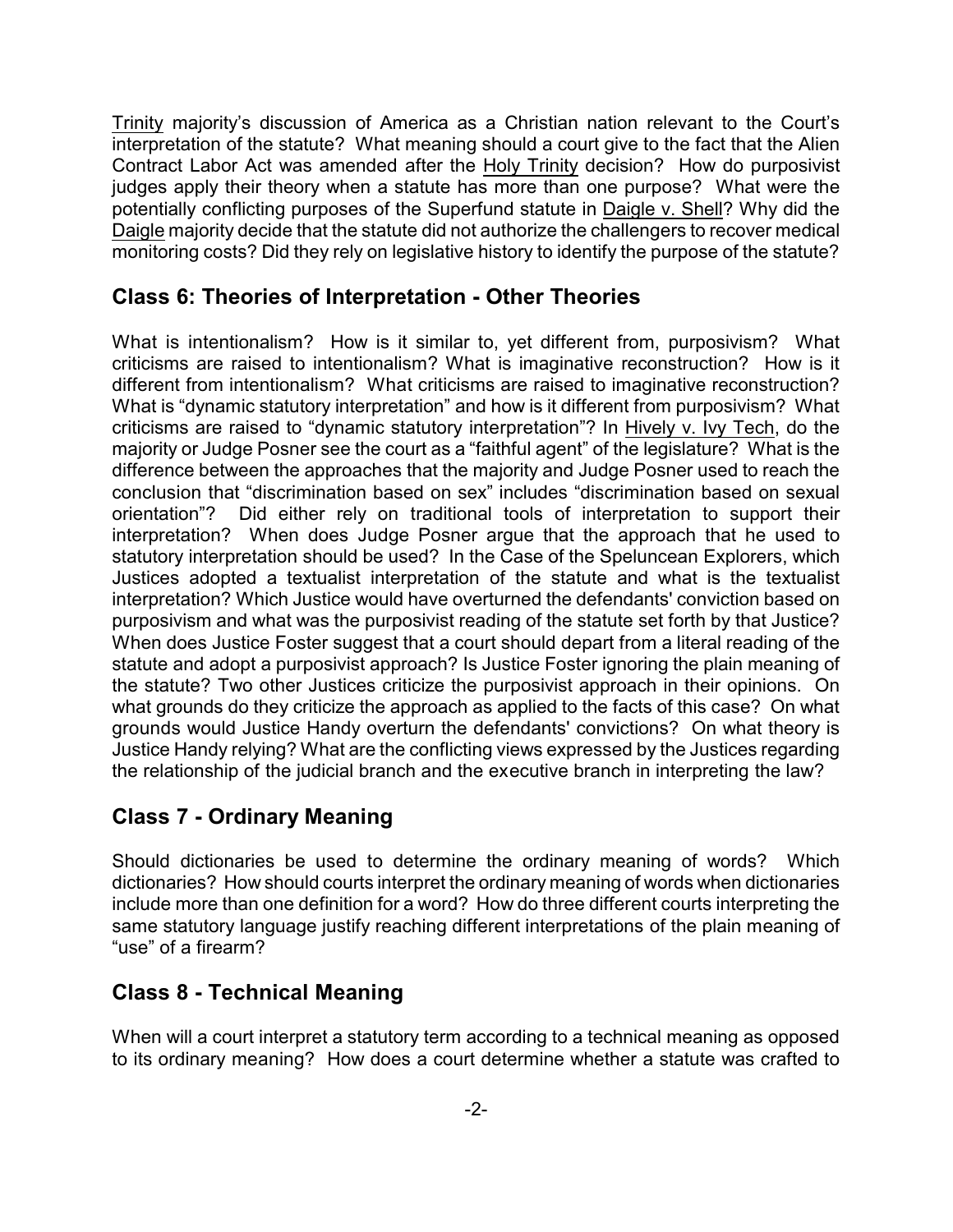incorporate a technical meaning of a word? What role do statutory directives play in determining whether to adopt a reading of a statute consistent with its technical meaning? What were the potentially different meanings of "assault" in Patrie v. Area Coop. Education Services? What were the TWO statutory interpretation questions that the court was trying to resolve in St. Clair v. Commonwealth? What were the potentially different meanings of "conviction" in that case?

# **Class 9 - Ambiguity**

What is the text that courts use to decide whether the plain meaning of a statute is ambiguous? Does the answer to that question depend upon the theory of interpretation adopted by the court? In Florida Department of Revenue v. Picadilly Cafeterias, Inc., why does Florida argue that the statutory language is clear and why does Picadilly argue that it is ambiguous? Does the majority look at extrinsic sources to determine whether the language is ambiguous or only after determining that the language was ambiguous? Why does the dissent believe that the language is ambiguous? Did they consult extrinsic sources to determine whether the language was ambiguous? What theories of interpretation were relied on by the majority and dissent?

### **Class 10 - Absurd Results**

Will courts examine extrinsic sources to determine whether the plain meaning of a statute is absurd? Will courts examine extrinsic sources to determine the meaning of a statute if the plain meaning is absurd? When will a court conclude that the plain meaning of the statute is absurd? What challenges could be made to a court's decision to ignore the plain meaning of a statute when the plain meaning leads to an absurd result? What was the plain meaning of the statutory text in Robbins v. Chronister that the plaintiff claimed was absurd? How did the court determine whether the plain meaning was absurd and how did they interpret the statute in light of their conclusion about whether the plain meaning was absurd? Why do the challengers in Green v. Bock Laundry Machine Company argue that the plain meaning of the statute at issue in the case is absurd? Does the majority agree? How do they interpret the language of the statute?

### **Class 11 - Whole Act Rule and Similar Statutes**

What does the "whole act rule" require when interpreting statutory language? What is the rationale for the rule and does the rationale make sense? In Rhyne v. Kmart, did the majority conclude that the statutory language was ambiguous on its face? If so, how did it resolve the ambiguity? How might the court have interpreted the statute if it was adopting a purposivist approach and (a) the purpose was to ensure that conduct is punished only once; or (b) the purpose was to limit punitive damages? What were the allegedly "similar statutes" at issue in Smith v. Jackson? What made them similar? When is a statute similar enough that a court should examine it to interpret a statute? Did the plurality and Justice O'Connor agree on whether the language of the ADEA was ambiguous before turning to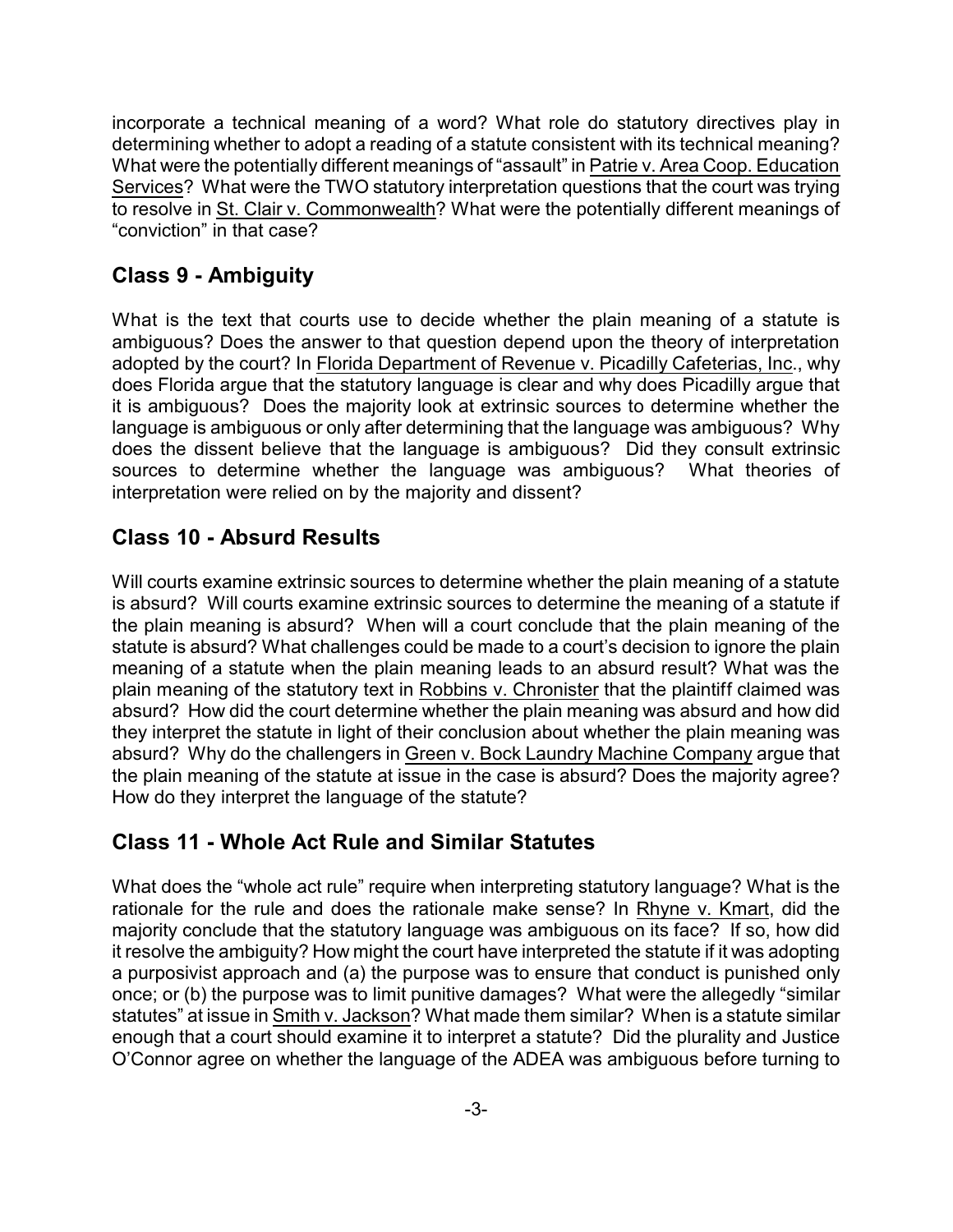examine the precedent relating to the Civil Rights Act? Is the "rule" that similar language in similar statutes should be interpreted consistently a hard and fast rule or merely a presumption? How should a court interpret language that is similar to language in two different statutes when the language in the different statutes has not been interpreted consistently?

#### **Class 12 - Rule Against Surplusage / Noscitur a Sociis**

What is the rule against surplusage? Are there exceptions to the rule? What is the rationale for the rule and does it make sense? How does "noscitur a sociis" operate? In People v. Vasquez, how did the majority, dissent and concurring judges identify the theme that the words surrounding "obstruct" had in common? Did the various judges rely solely on the textual canon to support their interpretation of the statute?

### **Class 13 - Ejusdem Generis / Expressio Unius**

How does "ejusdem generis" operate? Does it apply when the list only includes one item? Does it apply when the general words precede specific examples or only when the general words follow specific examples? How is "noscitur a sociis" similar to, but different from, "ejusdem generis"? Did Justice Thomas, in Ali v. Bureau of Federal Prisons, rely on noscitur a sociis or ejusdem generis to support his reading of the statute? What theory of interpretation did he use? How does he address the rule against surplusage in the case? How do Justices Kennedy, Stevens and Souter justify their reading of the statute? How does "expressio unius" wok? What criticism could be raised to the canon? What was the expressio unius argument raised by the challenger in Chevron U.S.A. v. Echazabal and how did the majority respond to the argument?

### **Class 14 - Titles and Preambles**

When should a court consult titles to interpret statutory language? Are the rules different for long titles as opposed to short titles? How did the majority in Holy Trinity use titles to aid in interpreting the statute in that case? Did the Court examine the titles to interpret the statute against its plain meaning? Did the Court find that the statute was ambiguous before examining the titles? Did the majority in Caminetti v. United States rely on titles to interpret the language at issue in the case? Why or why not? Does the dissent find the titles to be helpful in interpreting the statute? What theories of interpretation were used by the majority and dissent in the case? What is a preamble to a statute? What roles do preambles play in interpreting statutes? Was the court in Commonwealth v. Besch really examining preambles to interpret the statute?

### **Class 15 - Legislative Acquiescence and Stare Decisis**

What weight should be given to the legislature's failure to overturn a court's interpretation of a statute when a court is called upon to interpret the same statute in a subsequent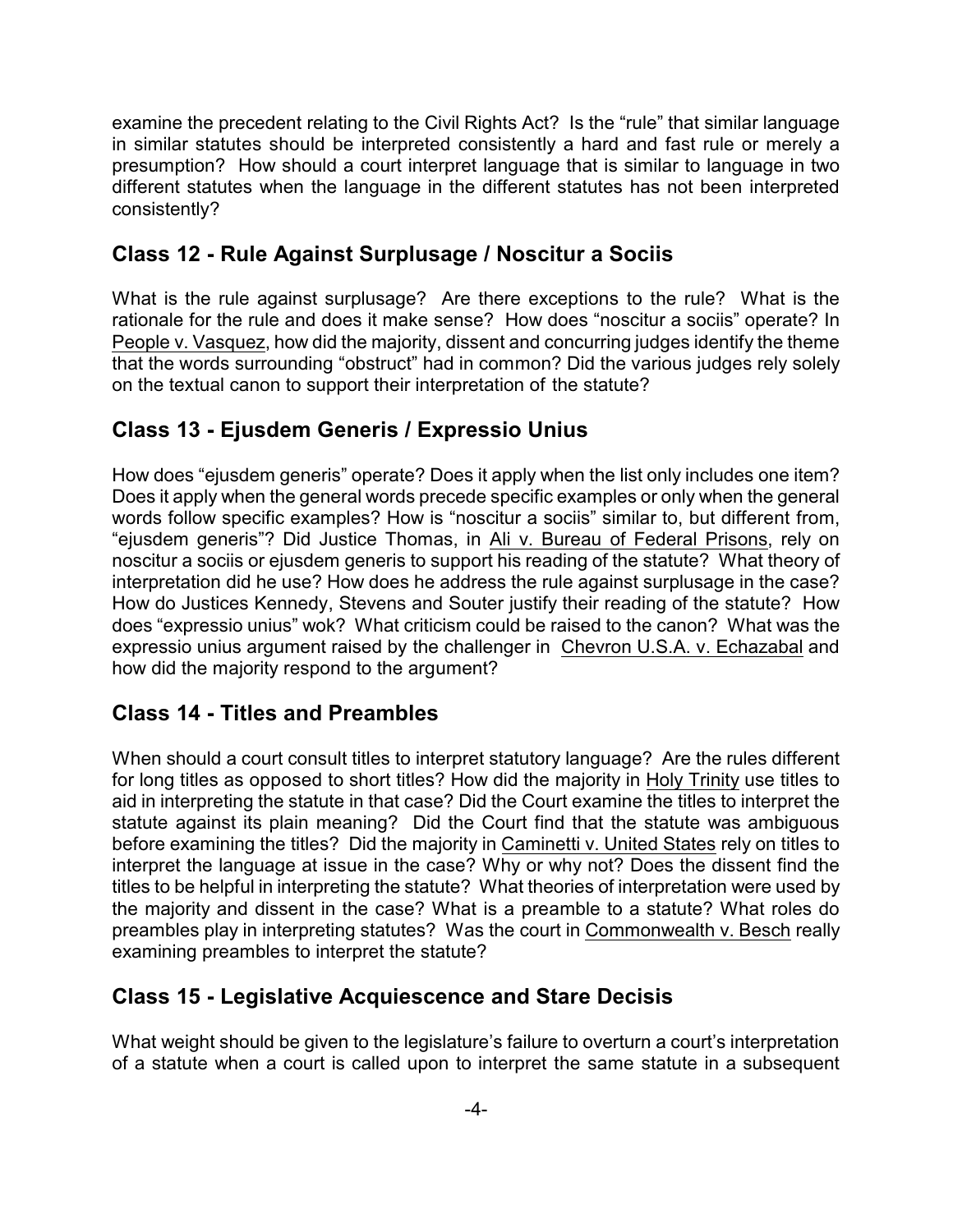case? Does the rationale for the rule make sense? Why might a legislature fail to overturn a court's interpretation of a statute if the legislature does not agree with the interpretation? What role does the Court suggest Congressional inaction should play in interpreting the Sherman Act in Flood v. Kuhn? What is stare decisis? What are the rationales for stare decisis? Does stare decisis apply in the same manner when a court is being asked to overturn a prior constitutional interpretation and a prior interpretation of a statute? Why or why not? When will a court overturn a precedential interpretation despite stare decisis? If, after the Court decided Flood, Congress made substantive amendments to the Sherman Act, but didn't amend the provisions that were at issue in Flood, and, at the hearings regarding the amendment of the Sherman Act, the Flood decision was discussed, how might that subsequent legislative activity be used to interpret the continuing vitality of the Shreman Act exemption for baseball? Alternatively, suppose that after the Flood decision, Congress enacted a statute that did not remove baseball's antitrust exemption, but prohibited owners from taking certain actions that would normally constitute violations of the Sherman Act. Could you make any argument, based on that Congressional activity, that Congress affirmed the Flood court's holding that baseball is exempt from the Sherman Act? Did the Curt Flood Act of 1998 overturn the Federal Baseball Club and Flood decisions?

#### **Class 16 - Statutes in Derogation of Common Law; Remedial Statutes; Rule of Lenity**

How does the "statutes in derogation of common law" canon operate? What is the rationale for the canon? How does the remedial statutes canon operate? Is there a conflict between the two canons? If so, how do courts resolve that conflict? In Behrens v. Rahleigh Hills Hospital, were punitive damages available at common law for wrongful death actions? What canon does the court rely on to resolve the statutory interpretation question in the case? Cohen v. Rubin was decided the same year as Behrens and involved a similar statutory interpretation question, but the court reached a different result. Why? Was the language of the statute significantly different? Was the common law precedent different? Did the court rely on different canons or theories of interpretation? How does the rule of lenity operate? Is it limited to criminal statutes? Is the rule of lenity a hard and fast rule or does it create a presumption? What is the rationale for the rule of lenity? Should the rule of lenity apply when it is apparent that a defendant was aware that their actions violated a statute?

#### **Class 17 - Constitutional Avoidance Canon**

How does the constitutional avoidance canon operate? Does a court have to determine that a reading of a statute would be unconstitutional before avoiding that interpretation under the canon? Does a court have to determine that an alternative reading of a statute is better than a potentially unconstitutional reading before adopting the alternative reading under the constitutional avoidance canon? When will a court adopt a reading of a statute that is potentially unconstitutional under the constitutional avoidance canon? What is the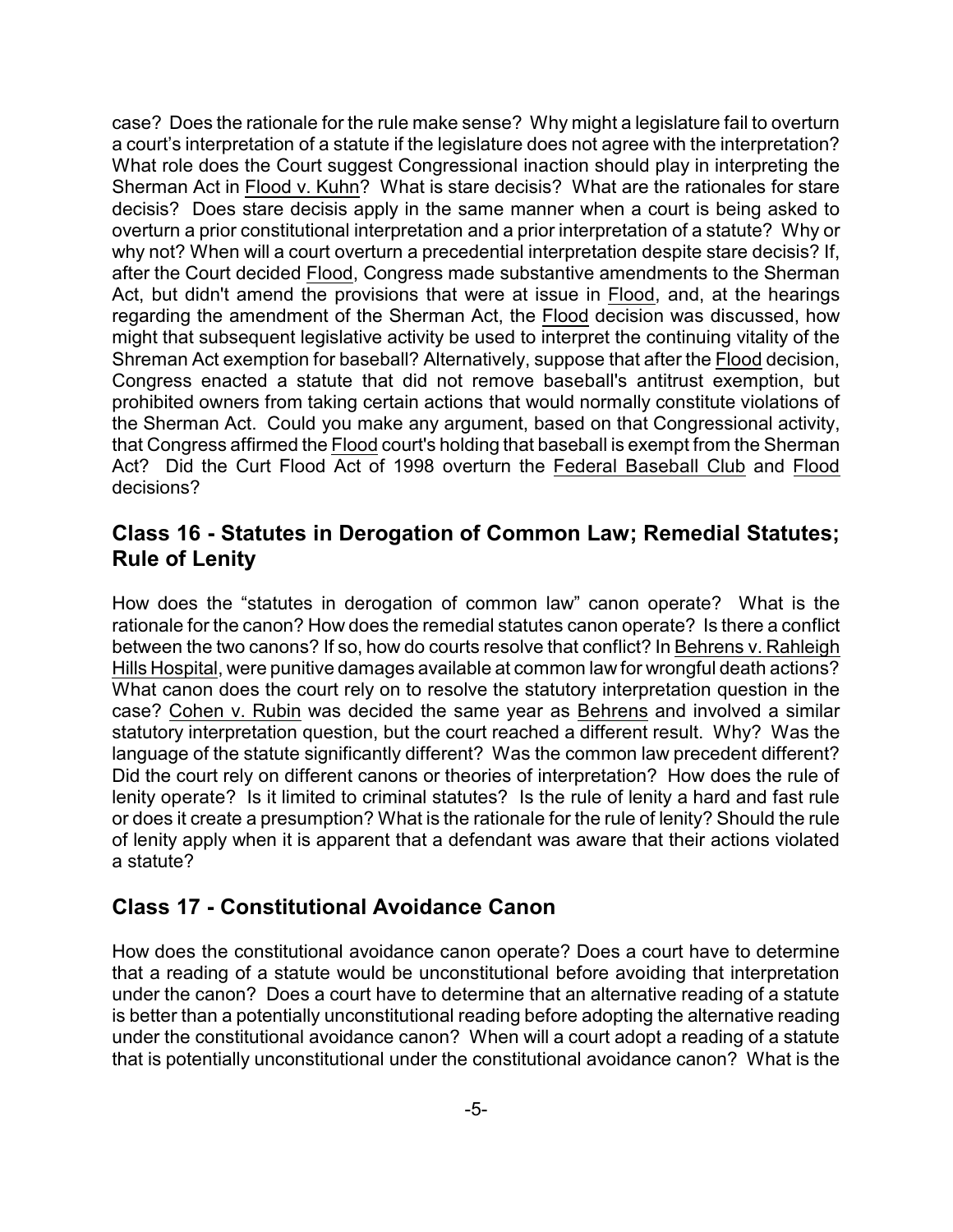rationale behind the canon? What interpretation of the NLRA would be potentially unconstitutional, according to the NLRB v. Catholic Bishop of Chicago court, and why? What is the difference between plain meaning and a clear statement? Does the majority find a clear statement that Congress intended to regulate church operated schools as employers under the NLRA? Does it focus solely on the text of the statute when looking for the clear statement? What criticism does the dissent raise to the majority's reliance on the constitutional avoidance canon? Does the dissent find a clear statement that Congress intended to regulate church operated schools as employers under the NLRA? Is it looking for that? If the dissent concludes that the statute should be interpreted in a way that is potentially unconstitutional, does it address the constitutional question?

#### **Class 18 - New Federalism Canons**

How does the "new federalism" canon operate? How is it related to the constitutional avoidance canon? What are "fundamental state powers" (or "traditional state powers") interference with which triggers the canon? When will courts, relying on the canon, find that a statute should be interpreted in a way that would interfere with "fundamental state powers" or "traditional state functions"? Will courts, relying on the canon, limit their search for a clear statement of Congressional intent to the words of the statute? What does the 10<sup>th</sup> Amendment provide? At the time of Gregory v. Ashcroft, what did Supreme Court precedent provide regarding whether the  $10<sup>th</sup>$  Amendment prohibited federal regulation of important or traditional state functions? Would treating the state judges as employees under the ADEA violate the 10<sup>th</sup> amendment? Why does Justice O'Connor feel that the "new federalism" canon should apply in the case? Does the majority believe that there is a clear statement that Congress intended to regulate the state judges as employees under the ADEA? What concerns does the dissent have regarding the canon adopted by the majority? How do Justices White and Stevens justify their interpretation of the statute?

#### **Class 19 - Similar Statutes, Borrowed Statutes and Subsequent Statutes**

What is a uniform statute? What weight will a court give to decisions in another jurisdiction adopting a uniform statute when the jurisdiction in which the court sits has adopted the same uniform statute and the court is interpreting that statute? If courts refuse to give any weight to interpretations of the uniform statute in other jurisdictions, will the uniform statute really be "uniform"? Should courts give any weight to interpretations of uniform statutes in other jurisdictions when the interpretations arise AFTER the jurisdiction adopted the uniform statute? What is a borrowed statute? When a jurisdiction borrows a statute from another jurisdiction, will courts in the borrowing jurisdiction give weight to judicial interpretations of the statute from the original jurisdiction when interpreting the statute? Would it matter whether the judicial interpretations came before or after the borrowing jurisdiction enacted the statute being interpreted? Would it matter whether the judicial interpretations were from the original jurisdiction's highest court or lower courts? If a court gives weight to another jurisdiction's judicial interpretations of a borrowed statute, how much deference are those decisions accorded? How does a court determine whether a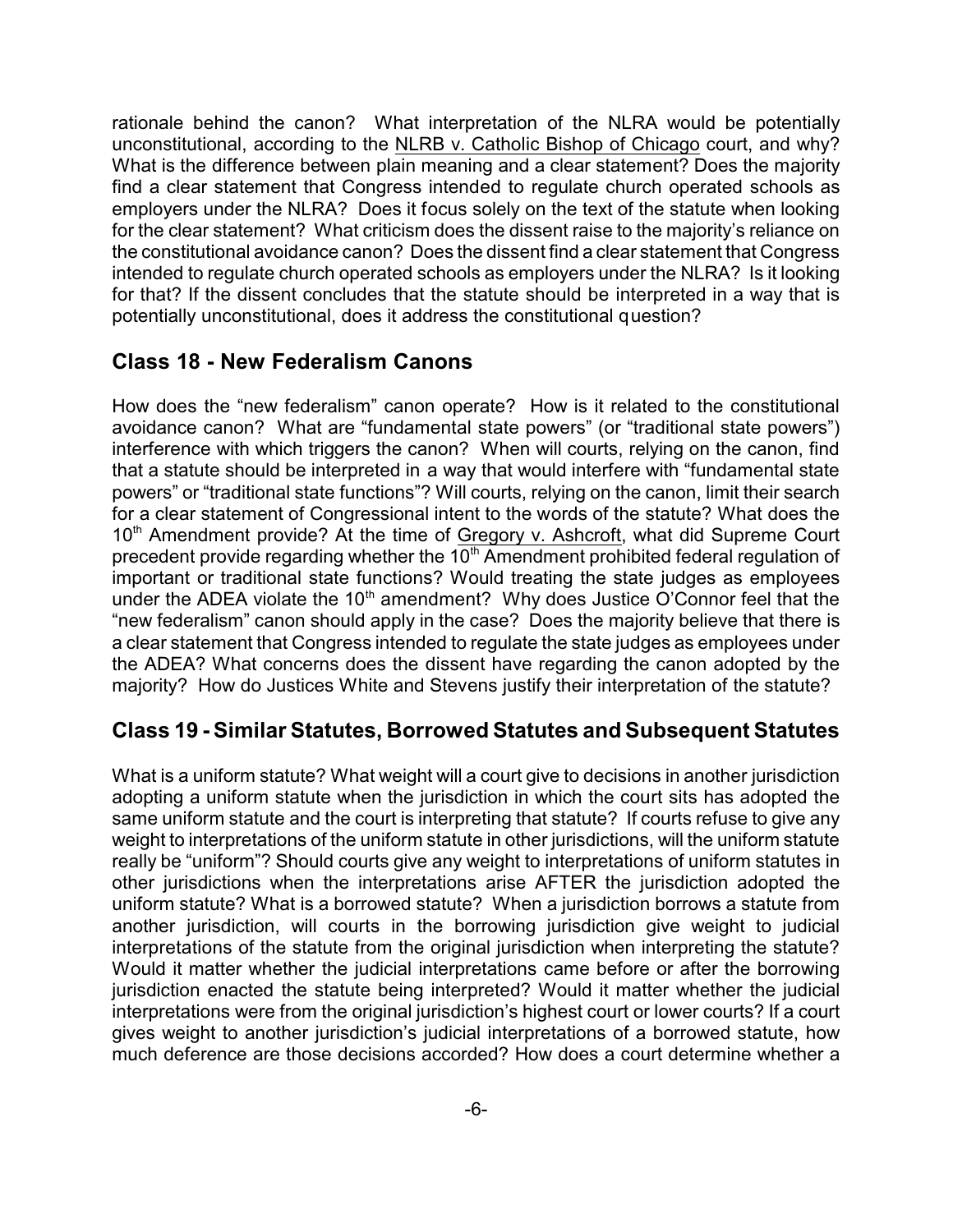statute has been borrowed from another jurisdiction?

### **Class 20 - Subsequent Statutes and Implied Repeal**

How will courts generally interpret statutes when there is a conflict between a statute that addresses issues in a general manner and a statute that addresses issues in a very specific manner? What is the rationale for that approach? What is the "last enacted statute" canon? What is the rationale for that canon? Do courts only apply these canons when there is legislative history to support the rationales behind the canons? How do courts interpret statutes when the two canons seem to conflict? How does the "presumption against implied repeal" operate? Does that seem to conflict with any of the other canons? In Williams v. Commonwealth, how did the defendant argue that the last enacted canon and the specific v. general canon supported his argument that he should be eligible for community service as an alternative to imprisonment? Why did the majority disagree? What was the alleged conflict between the statutes in Morton v. Mancari? Why were the appellants arguing that the government's employment policy was illegal? Does the majority conclude that the 1972 statute implicitly repealed the 1934 statute? Why or why not? Did it rely solely on the canon regarding implied repeals or did it rely on other canons as well?

# **Class 21 - Introduction to Agencies**

What section of the Constitution creates and authorizes agencies? What types of actions do agencies take? Are they legislative, judicial, executive? What is the difference between rulemaking and adjudication? What are legislative rules? What are the important differences between legislative rules and non-legislative rules? What is the Administrative Procedure Act (APA)? What procedures are required for formal rulemaking? When do agencies have to use formal rulemaking procedures? What procedures are required for informal (notice and comment) rulemaking? When do agencies have to use formal adjudication procedures? What agency actions are reviewable under the APA? What are the standards for judicial review under the APA?

### **Class 22 - Non-delegation doctrine**

What does the Constitution provide regarding lawmaking by agencies? When agencies make rules, are they exercising legislative or executive functions? When will a statute delegating rulemaking authority to an agency be invalidated under the "non-delegation doctrine"? In A.L.A. Schechter Poultry v. United States, where did the Court look to find Congressional limits on the President's power to set standards of fair competition? Did the majority find that the statute included any "intelligible principle" limiting the President's power to set standards? Was it significant that the statute at issue in the case authorized regulated entities to participate in the drafting of the standards that would be adopted by the President? If Congress delegates unconstitutionally broad authority to an agency to make rules, is the delegation valid if the agency narrows its authority when it adopts rules?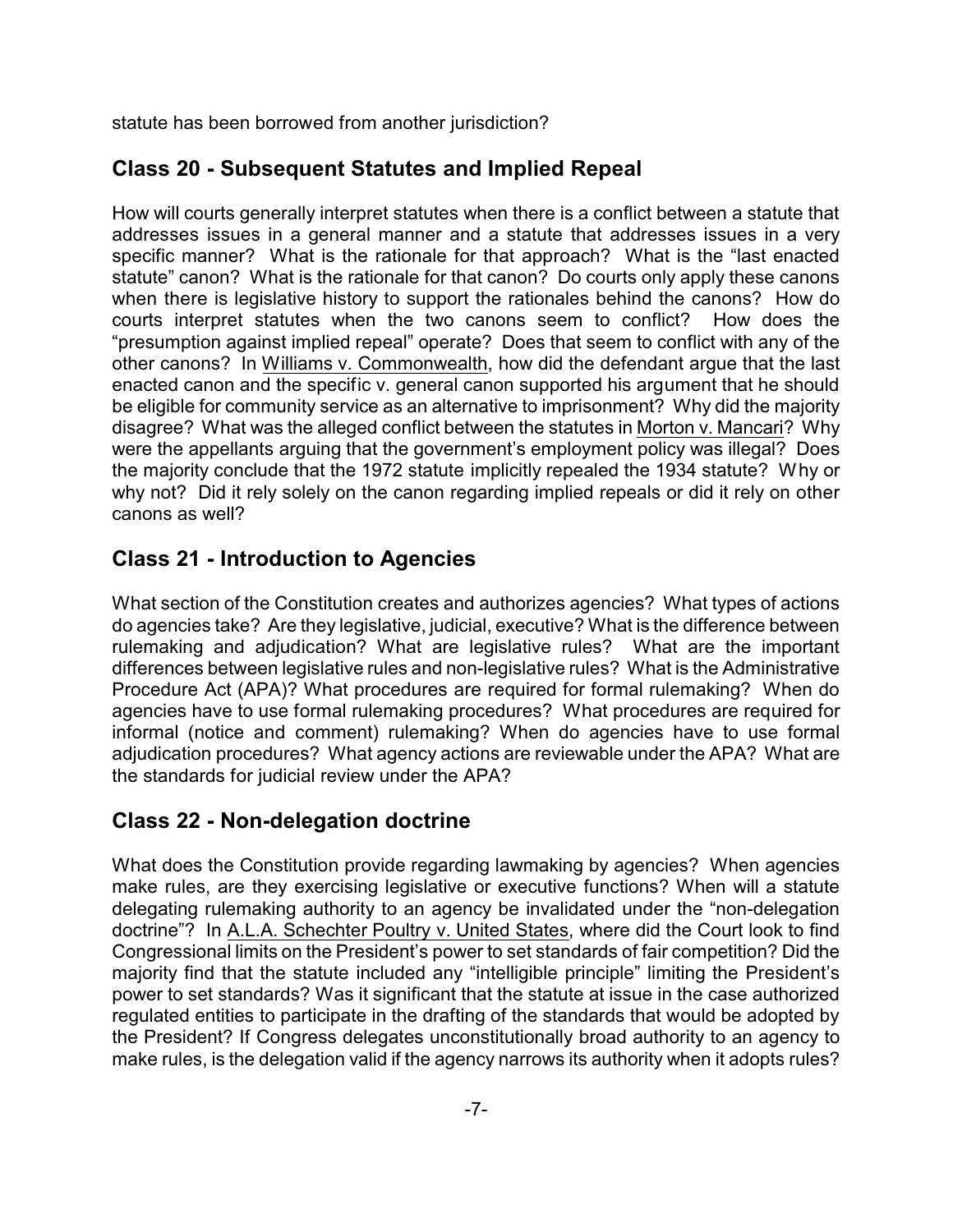Does the nature of the Court's review of a statute to find an "intelligible principle" limiting an agencies rulemaking authority vary depending on what is being regulated? Did the majority in Whitman v. American Trucking Association find that Congress provided EPA with an intelligible principle for setting air quality standards under the Clean Air Act? How many times has the Supreme Court stuck down a statute as violating the non-delegation doctrine since the court struck down statutes in Schecter Poultry and in the Panama Refining case in 1935? Does the non-delegation have continuing vitality?

### **Class 23 - Chevron and Judicial Review**

Why should courts defer to agencies' interpretations of statutes when interpreting statutes? Why should courts interpret statutes without deferring to agencies' interpretations? Did the agency interpret the Clean Air Act in Chevron v. NRDC through rulemaking or adjudication? What procedures did the agency use to interpret the statute? Why did NRDC oppose EPA's interpretation of "stationary source" to include all of the sources of pollution within a factory as opposed to each individual smokestack? What is the two step test created by the Chevron Court? Does the Court rely on any presumptions or clear statement rules at Step One? Did the Chevron Court find that the Clean Air Act addressed the precise question at issue in the case? Why did the Court uphold EPA's rule? Why does the Court suggest that it is appropriate to defer to agencies' interpretations of statutes? How frequently will agencies' statutory interpretations be upheld by courts under the Chevron test (overall; at Step 2)? Does the Chevron analysis apply when a court is reviewing an agency's interpretation of its own regulations? How does the Auer test differ from the Chevron test and when does it apply?

### **Class 24 - Chevron's Scope**

Does the Chevron analysis apply when a court reviews an agency's interpretation of a statute in a non-legislative rule? When did the Supreme Court, in Christensen v. Harris County suggest that Chevron applies to an agency's statutory interpretations? Did the Christensen Court apply the Chevron analysis to review the Department of Labor's statutory interpretation? What test did the Christensen Court use? When will a court, under the test established in Skidmore v. Swift, uphold an agency's statutory interpretation? How is the test different from the Chevron test? When did the Supreme Court, in United States v. Mead Corp., hold that courts should apply the Chevron analysis? Did the Mead court accord Chevron deference to the Customs Service's revenue rulings? After Mead, will Chevron apply to decisions made by agencies through formal rulemaking or formal adjudication? informal rulemaking? informal adjudication?

#### **Class 25 - Agency Deference to Judicial Interpretation; Legislative Inaction Following Agency Interpretation**

Why did the cable companies care about whether the broadband Internet services that they provided were "telecommunications services" under the Communications Act of 1934?